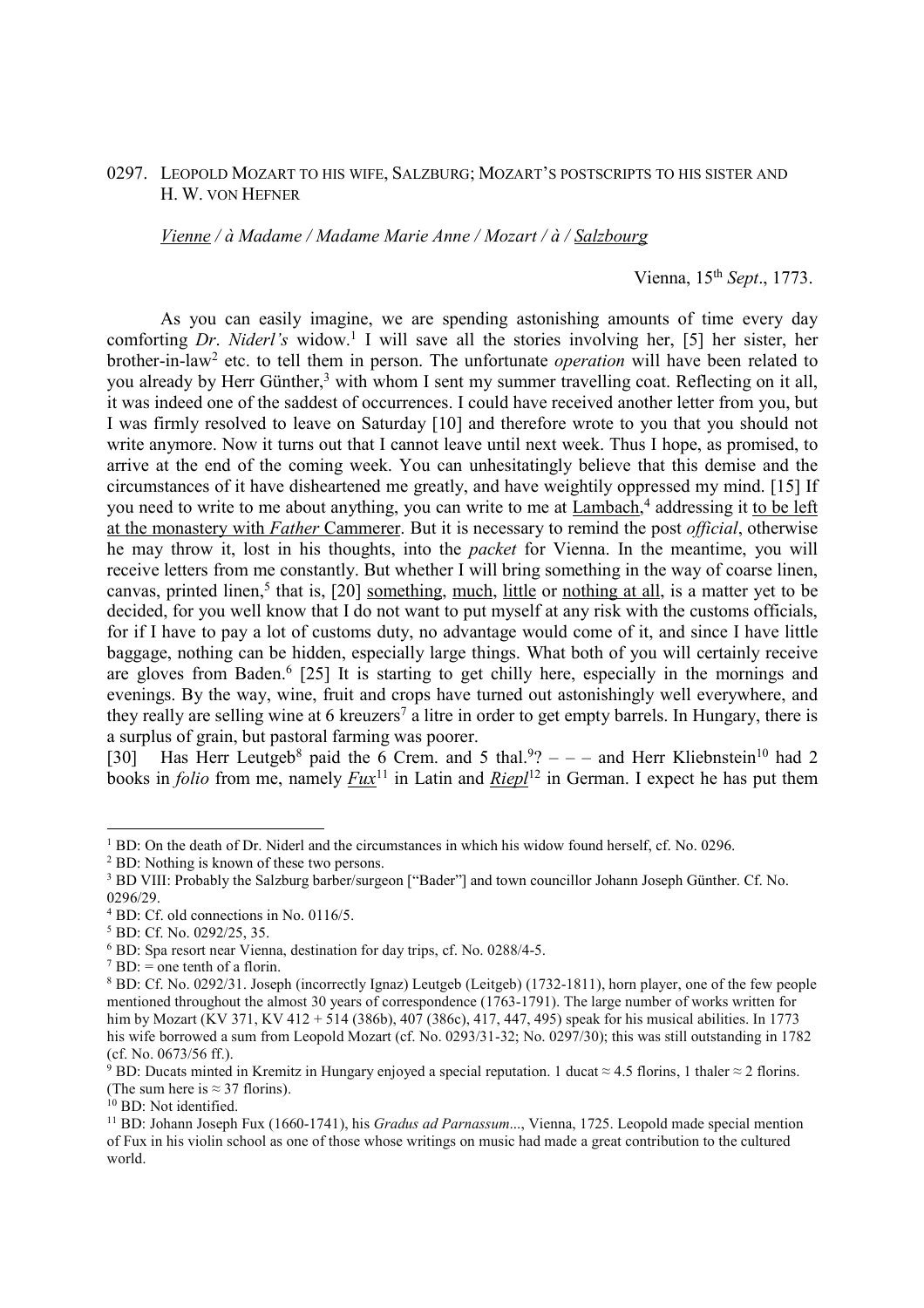back.

 The *Jesuit Fathers* are already going about as secular clerics in long black cassocks and coats, then Italian collars.<sup>13</sup>

[35] His Majesty the Emperor<sup>14</sup> arrived here unexpectedly, so to speak, from Poland<sup>15</sup> via Moravia, last Monday after 7 o'clock in the morning, for he was not expected before the month of *October*.

It is true<sup>16</sup> that the Russians were given a thorough hiding by the Turks,<sup>17</sup> so much so that they wanted to call their troops from Poland into the army, [40] and in the meantime it is said that the Prussians have occupied the Russian part of Poland.<sup>18</sup> We commend ourselves along with all friends here to you all, inside and outside the house. I have not yet been to Rothmühle,<sup>19</sup> although the Messmer<sup>20</sup> household has already been there a long time, and little Fräulein Franzl<sup>21</sup> almost died there again. We kiss you both a million times and I am as always your Mzt mp<sup>22</sup>

MOZART'S POSTSCRIPT TO HIS SISTER:

[45] We are well, praise and thanks be to God. This time we have taken the time to write to you, although we have things to do. We hope you too will be well. The death of *Doctor* Niderl has left us very disconsolate, we assure you that we absolutely wept, howled, spouted and teardropped.<sup>23</sup> Our compliments to All Good Spirits Praise God the Lord.<sup>24</sup> and to all good friends, [50] both gentlemen and ladies. We remain herewith graciously inclined towards you:

Vienna, from our *palace*.

 $15<sup>th</sup>$  Sept. 1773 Wolfgang.

MOZART'S POSTSCRIPT TO HEINRICH W. VON HEFNER:<sup>25</sup>

To Herr von Hefner.

I hope we may yet meet in Salzburg, my friend so august,

"chapters" over many years, only five of them appearing during Riepel's lifetime. It is not known how many "chapters" were in Leopold's possession.

<sup>16</sup> BD: Obviously replying to a point raised by his wife in a letter: No. 0296a, lost.

<sup>22</sup> mp = manu propria = in his own hand.

l <sup>12</sup> BD: *Anfangsgründe zur musikalischen Setzkunst*..., Joseph Riepel (1709-1782). Appeared in 10 extensive

 $13$  BD: Consequences of the dissolution of the Jesuit order, cf. No. 0296/31 ff.

<sup>&</sup>lt;sup>14</sup> "S<sup>e</sup>: Mayst: der Kays:". BD: Joseph II.

<sup>&</sup>lt;sup>15</sup> BD: Under the treaty for the division of Poland in 1772, Austria had been given Galicia and Lodomeria, a total of around 1500 square miles with a population of 3 million. Joseph was returning from a survey of the area.

<sup>&</sup>lt;sup>17</sup> BD: Russia and Turkey were at war 1768-1774.

<sup>&</sup>lt;sup>18</sup> BD: Under the treaty for the division of Poland in 1772, Russia had been given the land east of the Duna and Dnieper.

<sup>&</sup>lt;sup>19</sup> BD: Their country estate by Schwechat (Deutsch Bild No. 261), cf. No. 0289/54.

<sup>&</sup>lt;sup>20</sup> BD: Dr. Franz Anton Mesmer (1734-1815), the famous "magnetizer" and healer. A brief memorial to his methods is found in the first finale of *Così fan tutti*. Sang (tenor) and played numerous instruments (violoncello, harpsichord, glass harmonica). Cf. No. 0292/22.

 $21$  BD: Franziska Oesterling, daughter of a captain from Baden, since 1772 a patient residing permanently with the Mesmers. Cf. No. 0288/29. The vicissitudes in her health are noted in many recent letters.

 $^{23}$  BD: Wolfgang was obviously far less affected than Leopold by the event.

<sup>24</sup> Wolfgang quotes the title of a recently published Catholic home prayer book: "*Alle guten Geister loben Gott den Herrn*".

<sup>&</sup>lt;sup>25</sup> BD: Heinrich Wilhelm von Hef(f)ner († 1769), son of Franz Friedrich von Hef(f)ner, the city legal adviser in Salzburg. At school and university he had acquitted himself well onstage. Cf. No. 0241/54.